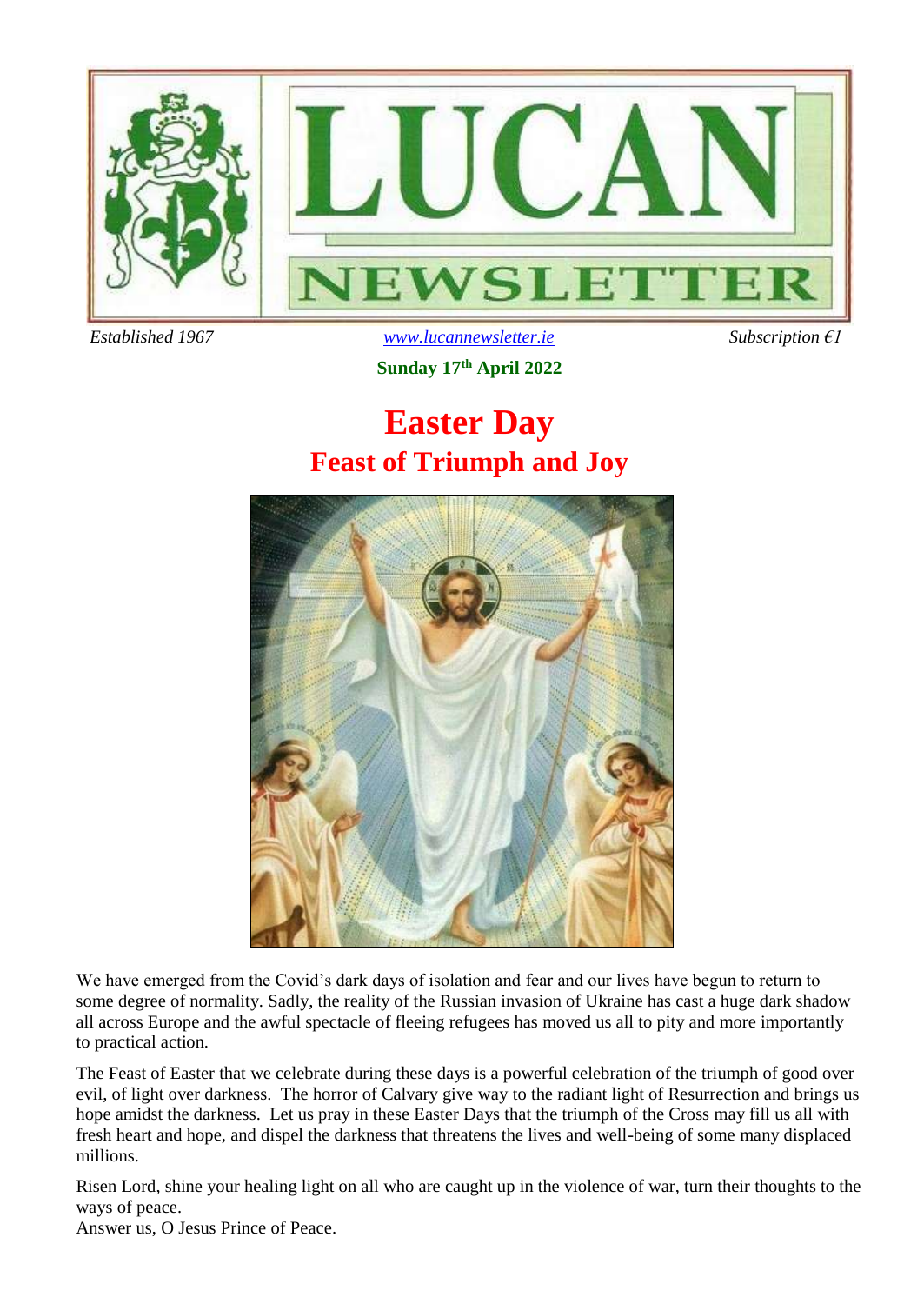### **Lucan Citizens Information Centre**

**Our telephone number is 0818 07 5090** [www.citizensinformation.ie](http://www.citizensinformation.ie/)

**COVID-19** has changed the service we offer to the public. Our drop-in service is not currently available, but we are taking phone calls, answering emails, and providing a call back service.

Call us on 0818 07 5090, leave a message with your name and number and an Information Officer will return your call as soon as possible and arrange a meeting if necessary. Or you can email your query to us at [lucan@citinfo.ie](mailto:lucan@citinfo.ie)

**Our Reception Desk in Ballyowen Castle Youth and Community Centre** is open from 10 am to 4pm on Tuesdays and Thursdays (excluding lunch  $1 - 2pm$ ) for collecting forms, etc.

**The Citizens Information Phone Service** (CIPS) 0818 07 4000 operates on Monday to Friday 9 am to 8 pm.

**MABS** – the Money Advice and Budgeting Service is the State's money advice service, guiding people through dealing with problem debt for over 20 years.

**MABS Clondalkin** phone 0818 07 2270

### **Coming to Ireland from Ukraine**

*Our website has regularly updated information on this topic under the following headings:* Introduction Visas Immigration and international protection Ukraine Support Centres Social welfare Accommodation and housing Healthcare and medical cards Working in Ireland Education Pets, driving and other issues I want to help



*Further information You can read about:* Supports for Ukrainians in Ireland The Temporary Protection Directive

The following organisations have further information in English, Ukrainian and Russian:

Immigration Service Delivery - Frequently Asked Questions for Ukrainian nationals and residents of Ukraine

The Irish Refugee Council - Ukraine information note

The United Nations High Commissioner for Refugees - Travel to and arrival in Ireland

#### **Information for school leavers**

The Citizens Information Board publishes a guide called Information for school leavers - on the following website.

Guide to information for school leavers (citizensinformation.ie)

### **Darkness Into Light Corkagh Park**

Corkagh Park has been established as a venue for the annual Darkness into Light walk.

Join thousands all over Ireland who will walk or run from darkness into light in the early hours **of Saturday May 7th** for Pieta.



You can register to attend on [darknessintolight.ie](http://darknessintolight.ie/) (chose

Corkagh as your venue) or drop into to the Mill Shopping centre in Clondalkin on Sat 23rd between 10.30am and 3.00pm.

Any queries please email [corkaghpark@darknessintolight.ie](mailto:corkaghpark@darknessintolight.ie) Follow us on Facebook @darknessintolightCorkagh



#### **Contacts:**

**Community / Schools/ Local History**  [marylucannewsletter@gmail.com](mailto:marylucannewsletter@gmail.com) 

**Sport / Politics** [roselucannewsletter@gmail.com](mailto:roselucannewsletter@gmail.com)

**Parish Notes / Fund Raising** [annalucannewsletter@gmail.com](mailto:annalucannewsletter@gmail.com)

**Anniversaries etc. / Advertising Queries**  [catherinelucannewsletter@gmail.com](mailto:catherinelucannewsletter@gmail.com)

**Reports and Ads. etc** may also be left at the usual addresses: St. Mary's Parish Centre Or 3 Hillcrest Walk, Lucan.



**Remember 10pm, Wednesday night is the weekly deadline.**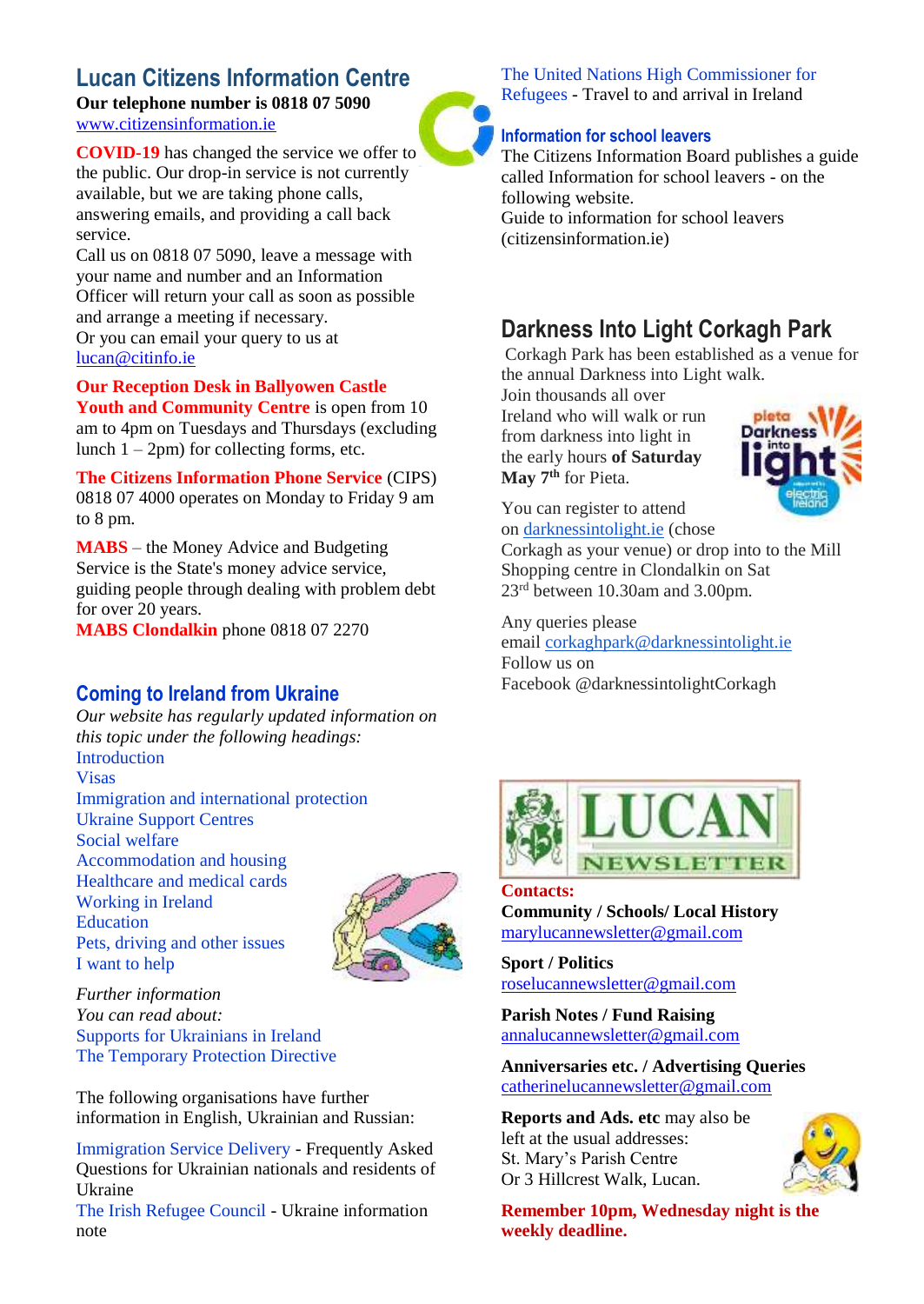### **LARA** –

### **Lucan Active Retirement Association**

### *Happy Easter to all our members!*

Our fundraiser for the Irish Red Cross Ukraine Crisis Appeal raised a total of **€800**, well done everyone.



Last week we had a draw for the Aintree Grand National and we had 6 lucky winners, the race was as unpredictable as usual.

#### **Our club will meet as usual on Thursday 21st April.**

New members welcome – you are welcome to visit our club as a guest on a Thursday.

We meet from 11.30 am to 2.30 pm on Thursdays at St Andrew's Church Hall in Main St., Lucan. Free parking is available.

LARA meetings start with some exercises and then we play bowls, Scrabble and cards and light refreshments are served at 1.15 pm approx.

While the wearing of face coverings is no longer mandatory please wear one if you feel safer doing so.

### **LUCAN TOASTMASTERS**



Are you as quiet as a mouse? Do you hate speaking in public? Do you want to make new friends?

If so, then Lucan Toastmasters is the place for you.

**We meet on alternate Thursdays in the Springfield Hotel, Leixlip at 7.45 p.m.** Admission is free for new guests.

Come along on Thursday next, April 28th, where a warm welcome awaits you. Check our Facebook page for more details.

### **Lucan Drama**

**'The Playboy of the Western World'** will be performed in the Lucan Spa Hotel on Wed 18th, Thurs. 19th. Friday 20th and Saturday 21st May.



The cast, under the direction of Donal Downes, are working hard and enjoying the rehearsals as they learn the fabulous poetry and wonderful language that is particular to Synge's writing.

The play is set on the North West coast of County Mayo.... which boasts fabulous austere scenery, striking locations and a wild almost savage vocabulary. This type of imagery sets the background for Synge's characters and is reflected in the daily conversation of the inhabitants of this area where the wildness and infertile ground contribute to the poverty of these people.

The harsh rural poverty depicted displays a drudgery from which there is little escape, except for drinking and sport for the men and gossip and

romantic illusions for the women.

It is both a comedy and a tragedy. There is a cast of 11...lots of laughter, aggression, tenderness and action

Aoife Gately has taken on the role of Pegeen Mike with great courage and integrity while Brian Whitney is thoroughly absorbed in becoming the 'larger than life' playboy!!

The Widow Quinn, played by newcomer Grace Stenson, is a lonely but very cunning character. Her loneliness is based on the isolation of rural life and her struggle for survival with all that widowhood entailed at that time.

Thanks to Frank Colgan and the Staff in the Spa Hotel for all their support; it is never ending Looking forward to seeing our audiences in May and having great conversations!

Check this space in the coming weeks for further details re tickets, times etc.

**Contacts:**  Jack 0860666626 Bernie 0864015794 Donal 0879658838



*Happy Easter to all!*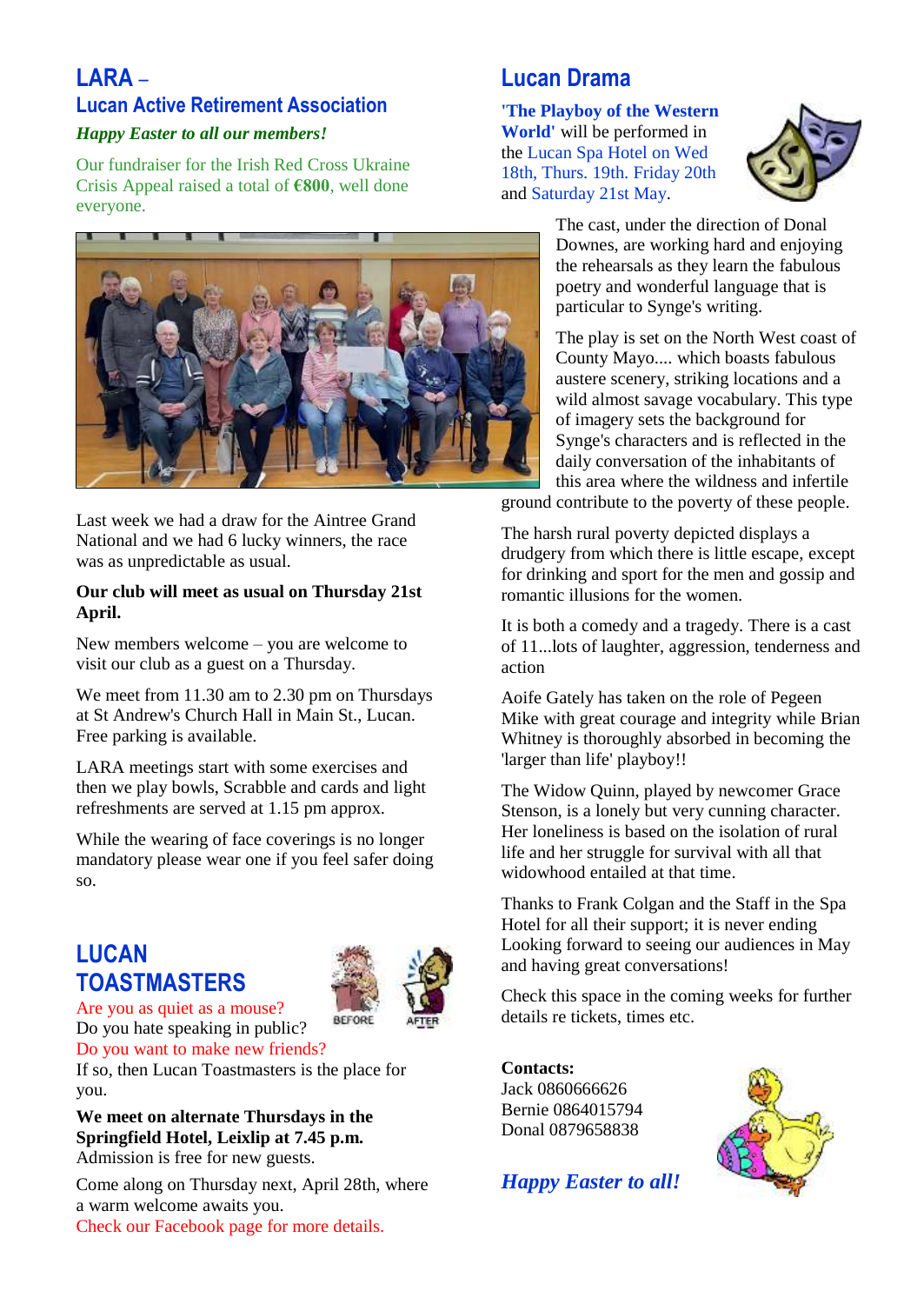# **Parish Notes**

### **St Mary's, Lucan**

[www.lucanparish.com](http://www.lucanparish.com/)

### **Good Friday:**

Remembers that day on which Jesus made the supreme sacrifice of his life on the cross for us.

**3pm: Solemn Celebration of the Lord's Passion:** this includes Veneration of the Cross.

**8pm: Stations of the Cross**

### **Holy Saturday:**

**Confessions: Holy Saturday:** 2 to 4pm

**9pm: Easter Vigil** with Blessing of Easter Candle. This Liturgy begins at 9:00 pm with the outdoor blessing of the Easter Fire. The Paschal Candle is blessed and lit and a light from that candle is passed to every member of the congregation. John 1:5 says, "The light shines in the darkness, and the darkness has not overcome it". Tonight we renew our Baptismal commitment and embrace our faith renewed by the light of the Resurrection.



### **Easter Sunday:**

Masses: 9am, 10.30am, and 12 noon.

**No Evening Mass or Holy Hour** 

**Weekday Masses:** Monday – Saturday: 10am

**Note:** Although the Government's recommendation is that masks are no longer mandatory, we would recommend the continued use of same.

### **All Services will be live-streamed on [www.lucanparish.com](http://www.lucanparish.com/)**



#### **Christian Meditation:**

There will be **NO** meditation meeting this Tuesday. We will be back again **Tuesday 26th April** at **7.30pm** in the Bungalow. *All welcome,*

*Happy and Blessed Easter to everyone. Keep on praying. Sr Geraldine.*

### **Praying with Scripture:**

There will be **NO** Praying with Scripture this Monday. Next meeting will be on **Monday 25th April** at **7.30pm** in The Bungalow. (masks optional). **Zoom meetings** will continue on a temporary basis for those uncomfortable meeting in bungalow. Meetings will take place on **Wednesday at 7.30pm.**

#### **Bethany Bereavement Support Group:**

#### We meet **every 2nd Monday at 10.45am and 4th Thursday at 8pm of the month** in the

Bungalow. We are available to listen to or just be there for anyone who is feeling lonely or lost following the death of a loved one. *Sr Geraldine.* 

#### **Baptisms:**

Dates are bookable on line up to the end of **June 2022**. If you need to cancel a booking contact: [secretary@lucanparish.com](mailto:secretary@lucanparish.com?subject=Cancellation%20of%20Baptism%20Booking&body=Dear%20Secretary%2C%0AI%20wish%20to%20cancel%20the%20booking%20made%20for%20baby%3A%0Aon%20date%3A%0AThank%20You)

#### **Visits to the housebound:**

If you are housebound you can call Deirdre at the parish office (01 621 7041) we will be happy to call on a monthly basis.

### **Deepest Sympathy** to the wife,

family and friends of *John O'Rourke*, Hermitage Road, to the family and friends of *Kathleen Travers*, Beech Park, and to the family and friends of *Eamonn Geoghega*n, St Raphael's, Celbridge and formerly of Esker Lawns. *May they rest in peace.* 



### **Ecumenical Way of the Cross Good Friday 12pm:**

Departing St Mary's processing to Lucan Methodist, Presbyterian and Church of Ireland Churches.

### **Dawn Ecumenical Sunrise Service: Easter Sunday**

Easter Sunday offers another opportunity for Ecumenical witness when members of the four churches are invited to a sunrise service at the **Hermitage Golf Club**. Sunrise is at 6.19am. The gathering will be about **6.10am**.

*All are welcome*

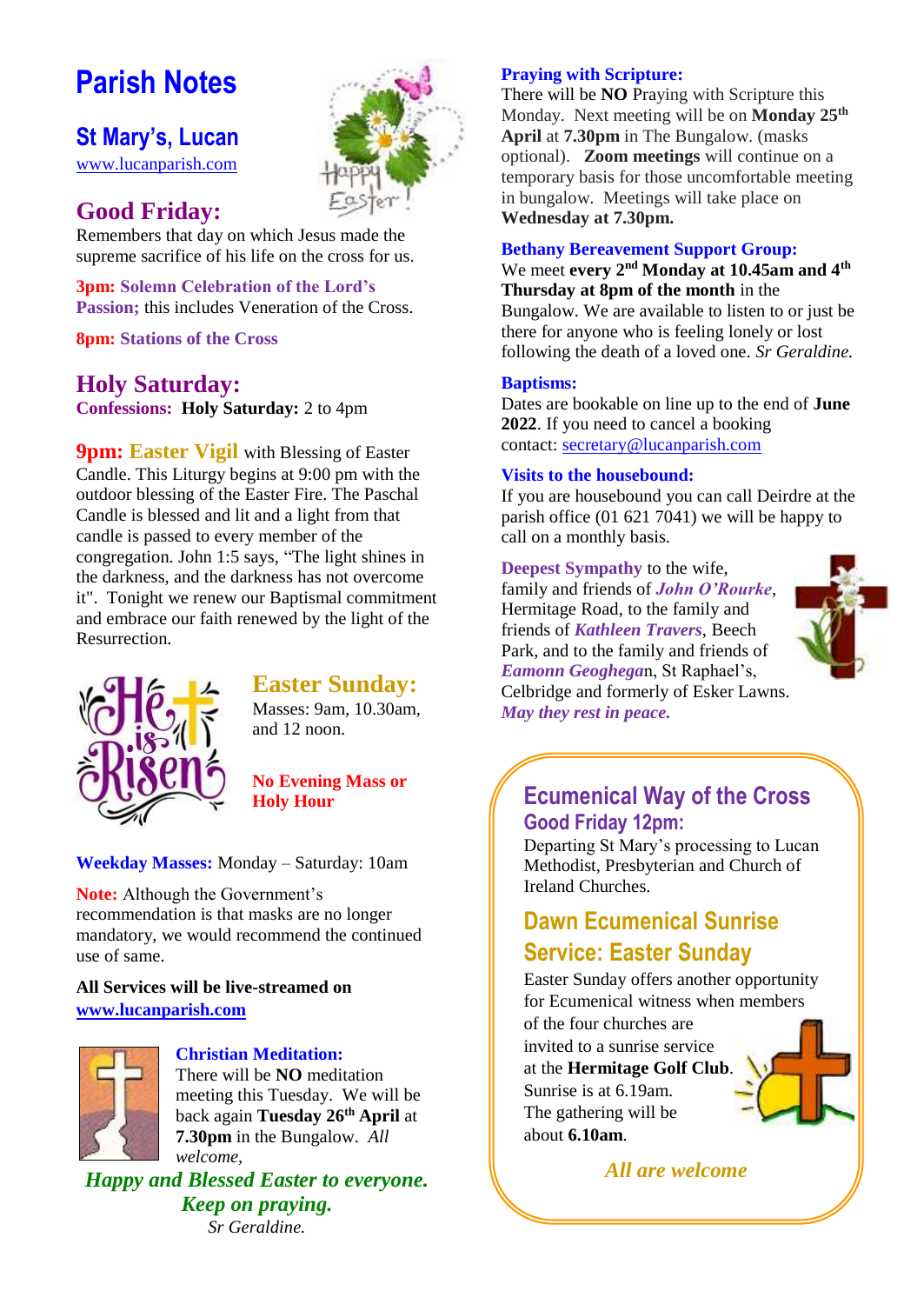### **Divine Mercy, Lucan South** [www.lucansouthparish.net](http://www.lucansouthparish.net/)



**Good Friday: 12 noon:** Stations of the Cross for Children **3pm:** Celebration of the Passion of the Lord

#### **Holy Saturday: NO** morning or 6.30pm Mass

**9pm: Easter Vigil**

### **Easter Sunday:**



Masses: 10.15am and 12.15pm

**Weekday Masses:** Mon.-Fri.9:15am. Sat.10am

#### Stations of the Cross:

Thank you to our volunteers for the work on the Stations of the Cross video. It will allow the people in our community who are housebound, sick or with a hearing impairment to access it through our website [www.lucansouthparish.net](http://www.lucansouthparish.net/)



### **Divine Mercy Sunday 24th April 2022 "Blessed are the Merciful"**

*Confessions* Thursday  $21^{st}$  April 7pm – 8pm Saturday 23rd April after 10am morning Mass Sunday  $24<sup>th</sup>$  April  $2pm - 3pm$ 

### *Friday 22nd April – Exposition and Prayer*

**11am – 1pm**: The St. Faustina Chapel will be open for private prayer to prepare for the Feast of Divine Mercy.

**1pm – 3pm**: There will Exposition of the Most Blessed Sacrament with the Rosary, Chaplet of Divine Mercy and 3'clock prayer.

#### *Sunday 24th April – Divine Mercy Sunday*

**2-3pm**: Priests available for confession **2-3pm**: Exposition of the Most Blessed Sacrament with Divine Mercy Devotions **3.00pm**: 3 o'clock Prayer **3.30pm**: Holy Mass

**Celebrant:** Fr. Ubaldo Muhindo **Special Guest speaker**: Fr. Dominik Zeierychowski OMI

Followed by Veneration of The Divine Mercy Image and individual blessing with Relics of St Faustina.

### **St. Patrick's Esker/Dodsboro/Adamstown**

[www.stpatrickslucan.ie](http://www.stpatrickslucan.ie/)

### **Good Friday:**

**10am:** Morning Prayer of the Church.

**12 noon:** Stations of the Cross for Children

**3pm:** Solemn Celebration of the Lord's Passion, Veneration of the Cross and Holy Communion.

**7pm:** Stations of the Cross for adults

**8pm:** Prayer around the Cross (Church closes 8.30pm)

**Holy Saturday: 10am:** Morning Prayer of the Church.

**There is no 7 p.m. Mass**

### **9pm: Easter Vigil**

**Easter Sunday:**



Masses: 9am, 10.30am and  $12$  noon

> *Wishing you the graces and blessings of a Happy Easter!*

**Weekday Masses:** Monday to Saturday at 10am.

### **St. Andrew's Church of Ireland**

**St Andrew's, Lucan: Sunday:** 9am and 10am. **Wednesday:** 10am

**St Mary's, Leixlip: Sunday:** 11.30am. **Tuesday:** 10am

**Services** are available on our parish Facebook pages: [St. Andrew's Church, Lucan](https://www.facebook.com/standrewslucan/) or [St Mary's Church,](https://www.facebook.com/stmarysleixlip/)  [Leixlip](https://www.facebook.com/stmarysleixlip/)

### **Lucan Presbyterian Church**

**Sunday Morning Worship:** 11am.

You will need a face covering (unless exempt) and your own Bible.

**Services will be streamed online and available on Youtube**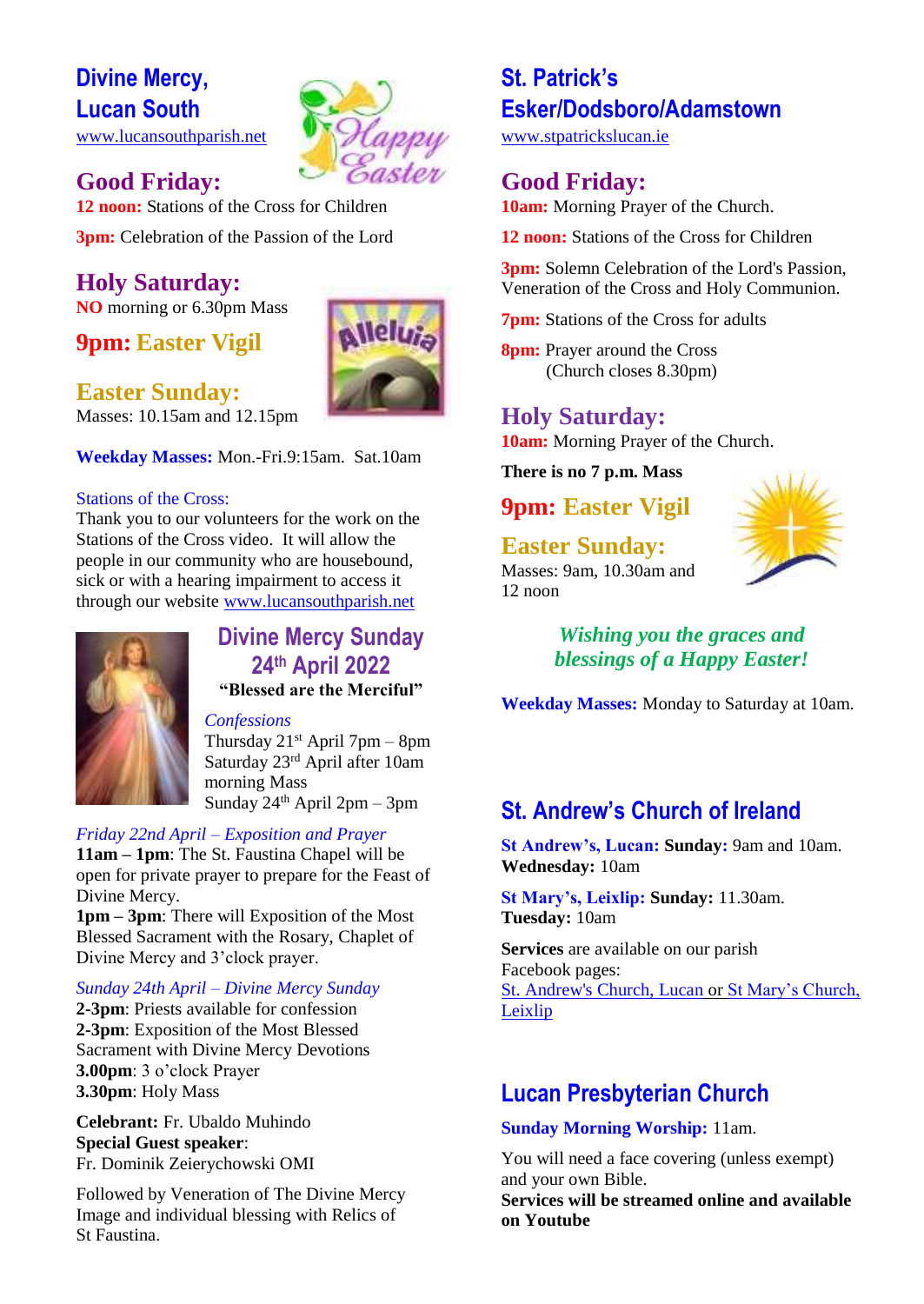

When the news broke that the councillors of South Dublin County Council voted down the scheme to redesign Lucan village by 20 votes to 15 on Monday last a communal sigh of

relief could be heard all over Lucan.

On a more general note, given that, according to the political notes in last weekend's newsletter, the plan was submitted by the Executive to the council without amendment despite there being more than 7,000 objections to the scheme one must ask what serious consideration was given to these objections. If the vote had gone the other way there would seem to have been a strong case for a judicial review of the matter by the courts. It is impossible to believe the traffic studies used to justify this scheme. Apparently, the traffic counts were done during one of the COVID lockdown periods when there was little or no traffic in the village. The council statement as reported in Monday's Irish Times that traffic studies have shown *"there was no hour in the week when there was no parking available, either across the whole of Lucan or within this section of Main Street"* is just laughable.

The citizens of Lucan may have won this battle but the war is not yet won!

*Michael Grant*

### **Alzheimer's Tea Day 5 th May 2022**

**On Thursday 5th May, The Alzheimer Society of Ireland is calling the nation to Tea! (we've waited a long time for this cuppa)**

**Whether it's online, in your home, garden, workplace, school or local community centre, how and where you host Tea Day is up to you! Sign up now on teaday.ie**



TUSLA in South Dublin are looking for foster Carers. Right now, in your community there are vulnerable children and young people who need a safe and supportive place to live. We are looking for carers in communities like Rathfarnham; Lucan; Clondalkin; Inchicore and Adamstown. Become a foster carer today to help a child realise just how amazing they are... For more information: Freephone: 1800 226 771 E: tusla.fostering@tusla.ie Find out more at fostering.ie

### **Mr Nobody**

I know a funny little man, As quiet as a mouse, Who does the mischief that is done In everybody's house! There's no one ever sees his face' And yet we agree That every plate we break was cracked by **Mr Nobody**.

"Tis he who always tears our books, Who leaves the door ajar, He pulls the buttons from our shirts, And scatters pins afar; That squeaking door will always squeak, For, prithee, don't you see, We leave the oiling to be done by **Mr Nobody**.

He puts damp wood upon the fire, That kettles cannot boil; His are the feet that bring in mud, And all the carpets soil. The papers always are mislaid, Who had them last but he? There's no one tosses them about but **Mr. Nobody**.

The finger marks upon the door By none of us are made; We never leave the blinds unclosed, To let the curtains fade. The ink we never spill; the boots That lying round you see Are not our boots – they all belong to **Mr. Nobody**.

*Author Unknown*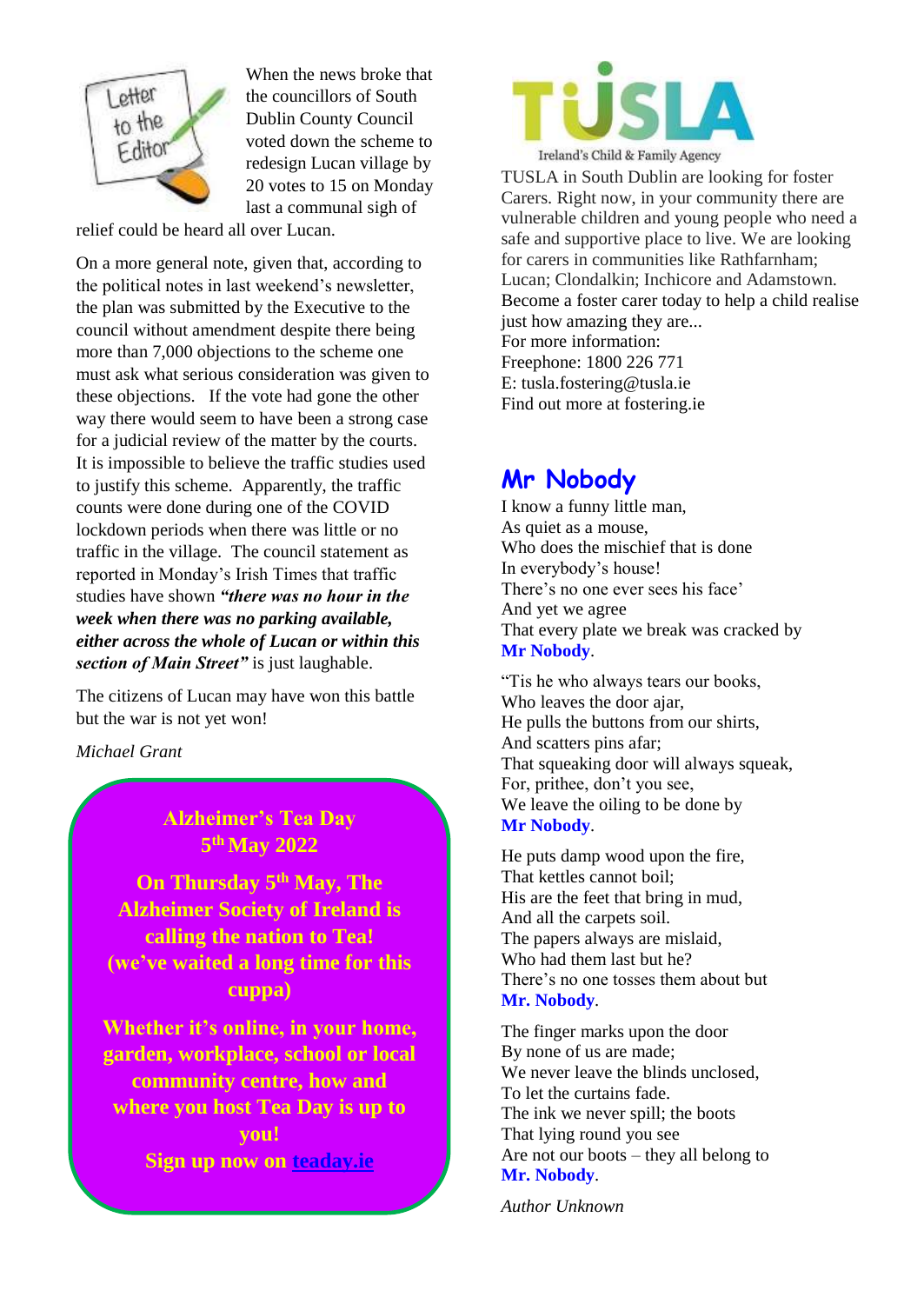

**Happy Easter** to all our Readers at home and abroad. Thankfully, the warmer weather has arrived, so we'll have no problem walking off those pounds after all those Easter Eggs!

**Imagine, this is the first Easter in three years** that we are in hard  $copy$  – the past two years were online only given the Covid situation in the country.



**Thank you** to all those who sent us Easter greetings, and a special thank you to those of you who drop interesting pieces in to us from time to time. We keep them all on file, and use when space permits.

**Them horses!** None of us at Lucan Newsletter had any luck at Aintree – hopefully we'll be luckier at Fairyhouse on Easter Monday.

**Cars breaking lights!** A reader asked us to mention the number of motorists and indeed cyclists who are regularly going through red lights at busy junctions. One particularly bad spot is the junction at Spar Dodsboro / Woodview Heights, where pedestrians need to be very careful before crossing even with the green man! Please take care!

### **Have you ever seen anything like the food**

**recalls these days!** From Easter eggs to ice cream, biscuits and cereals. You would certainly need to keep an eye on what is going into your shopping basket. Thankfully, it is easy enough to return such items to the place of purchase and get a refund.



But I will be getting out of bed in a minute, and I think that I will really need your help then.

#### **St. Catherines Park Residents!**



Say Hello to Ted Lumper! Have you ever met a Lumper before? Well this is an Irish Lumper called Ted.

Irish Lumbers are a rare breed. Most live in Scmorgusland, which is very far from here indeed, and there are only a few remaining in some very special spots in Ireland.

They are very shy and usually only come out at night, when everyone is sleeping. A Lumper's favourite snack is a golf ball. It should come as no surprise that they've made their home so close to a Lucan Golf Club.

Ted and Dolly below, like to gather stray balls from the course. They use an enormous mallet to squash them and make porridge!

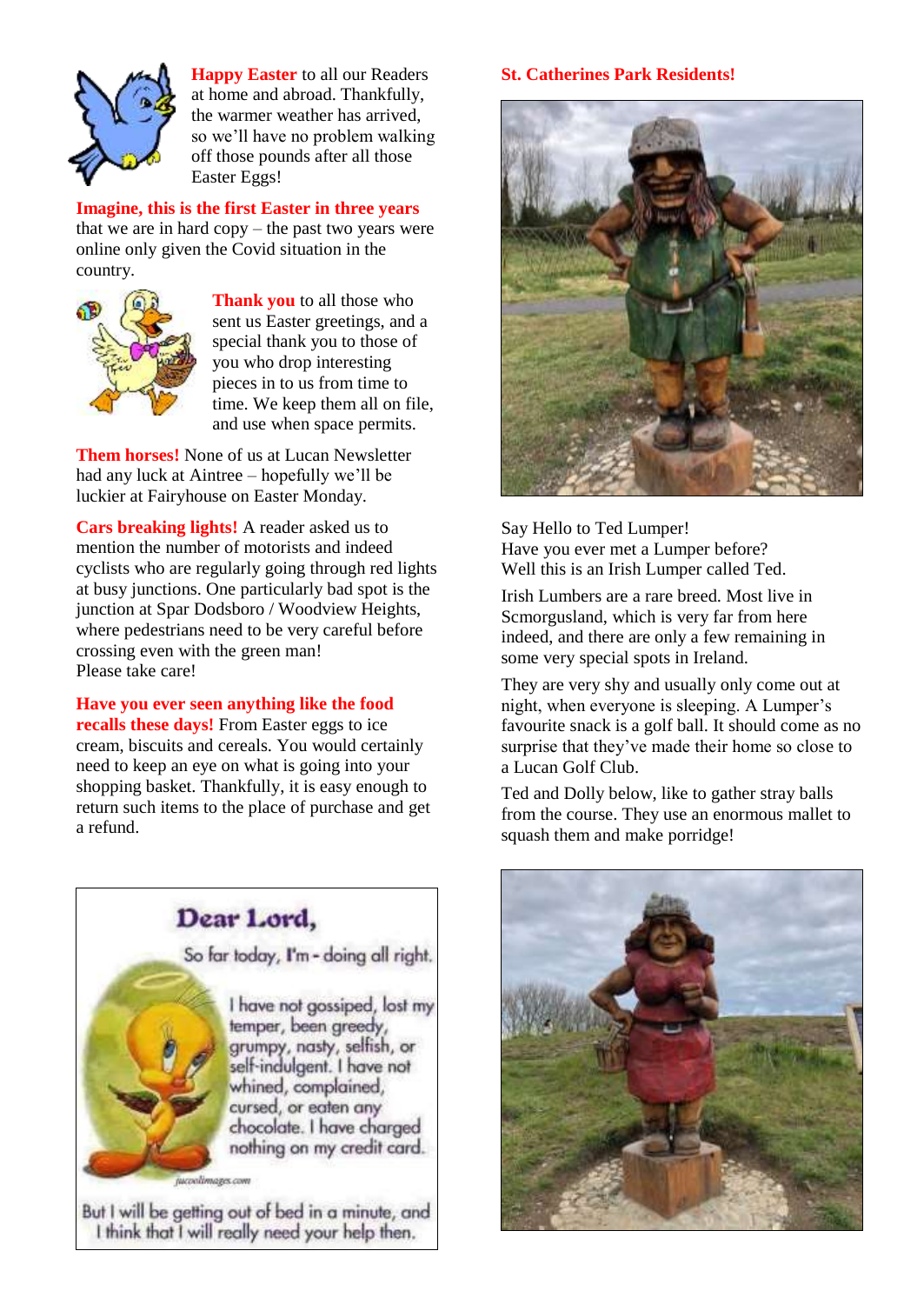### **Lucan Village Business and Services Group**

Reaction to adoption of amended Part 8 development plan for Lucan Village *12th April 2022*

The Lucan Village Business and Services Group is hugely relieved by the outcome of Monday's SDCC Chamber meeting, where an amendment was passed by councillors to the Part 8 development plan for Lucan Village. The amendment, tabled by local councillors Vicki Casserly and Paul Gogarty, essentially means that Lucan Village will still receive substantial investment, with major upgrades to local amenities such as the Weir Promenade, the Demesne and the Village Green all going ahead, but crucially without the loss of any parking spaces from Lucan Main St.

Over 99% of the 7,317 submissions received by SDCC during the consultation period were in objection to the initial plan. We believe the amended plan is the best possible outcome for all the major stakeholders in Lucan Village, who had clearly voiced their objection to the initial plan. The unprecedented volume of submissions for a project of this scale represented a genuine crosscommunity sentiment, and included objections from many thousands of residents, multiple residents' associations, all 3 churches located on Lucan Main. St., healthcare providers, sports clubs and of course, businesses.

We would like to extend our heartfelt thanks to all our local representatives who invested a huge amount of their time and energy on this complicated and at times contentious issue. We would especially like to thank councillors Vicki Casserly and Paul Gogarty who ultimately tabled the amendment that was passed by the chamber, as well as those councillors from the local area committee who spoke out and voted in favour of the amendment and the need to respect the wishes of the vast majority of local people. These include Councillors Liona O'Toole, Gus O'Connell, Alan Hayes and Shane Moynihan.

Councillor Paul Gogarty summed it up well in a Facebook post this morning in response to an article which appeared in the Irish Times. "The article writer believes it's about 10 parking spaces, not true; it's about removing 24 spaces at a sensitive location beside a very busy GP surgery and the only remaining convenience store out of 10 that were in Lucan village area 20 years ago. It's a specific argument about parking spaces at a specific location in a plan that offered nothing to stop cars rat-running to Lucan bridge to avoid the

#### M50 and thus would not have quietened the area one iota."

Finally, we are now looking to the future and are hoping for a speedy and successful delivery of the parts of the development plan that were given the go ahead at yesterday's SDCC Chamber meeting. We are excited that Lucan is set to receive such a substantial injection of investment and we genuinely hope it stands to benefit residents, visitors and businesses alike.

*LVBSG Committee*



### **Lucan ICA**

Sample of crafts done last week in An Grianan. Carrickmacross Lace, Sachiko, Japanese embroidery, Candlewick embroidery with a twist,



Chicken scratching, Parchment craft, Appliqué, Nativity scene, Tunisian crochet, blackwork and smocking. We had a very enjoyable week.



We had a visit from the local Community guard Ann Gabbett who was impressed by our craft work.



Next Monday we are closed for Easter.

President Pauline wishes all members a very happy Easter. Happy Easter to Deirdre and all in Parish Centre.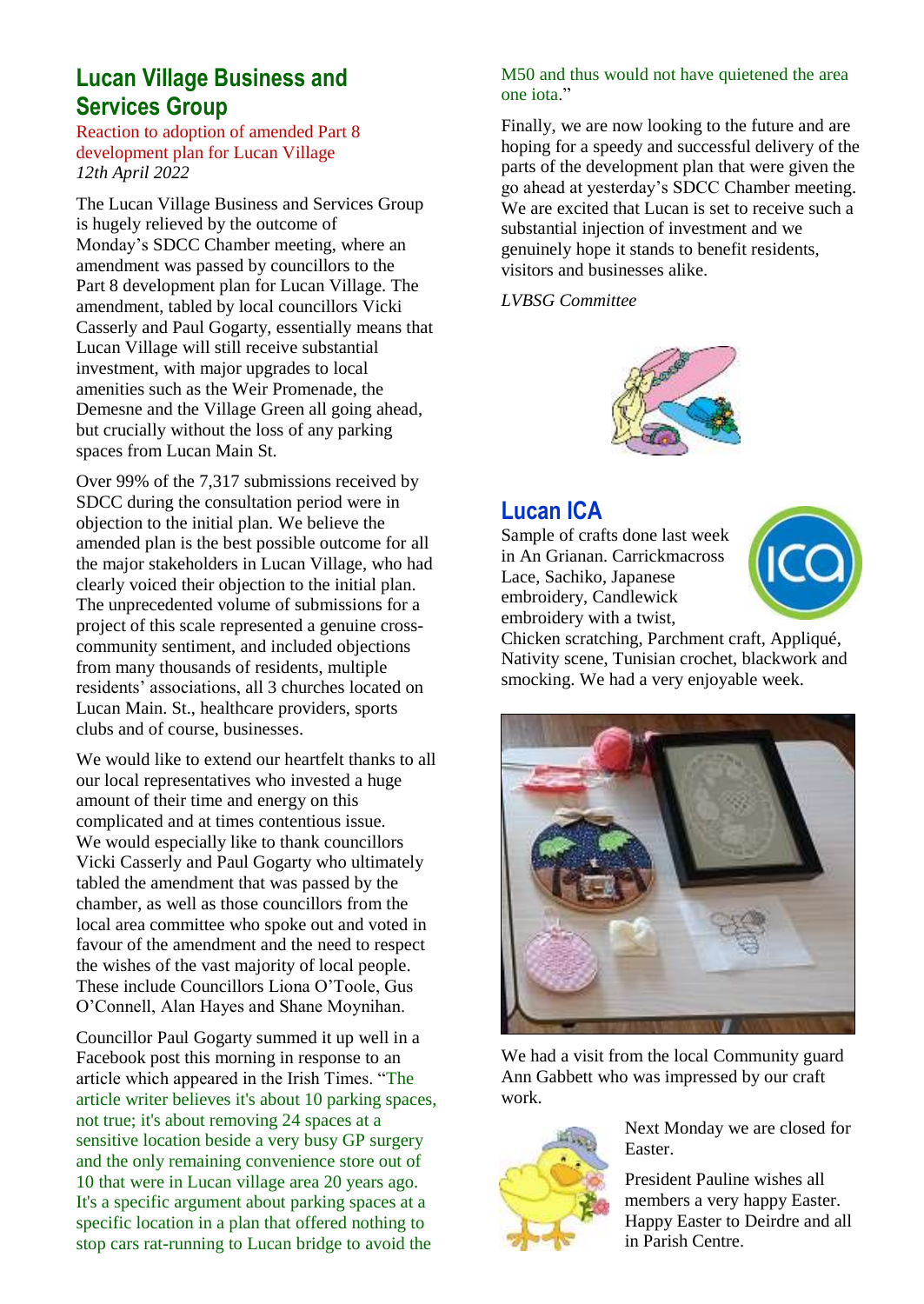

### Women's Collective Ireland  $L$ ucan

**Women's Collective Ireland Lucan**  *(Formerly Lucan Women's Network)*

### **April to June Activities New Art Course - Combating Isolation** Post

Covid Recovery Art Programme. Come along & learn a variety of arts & crafts with Christine Lennon Carey & Guest creatives. The aim is to have great fun & give your inner child some nourishment Places are limited so book your spot. *Start Date: 25th April. Time: 10.00am—12.00pm* 

#### **Bealtaine Festival POSITITVITY POTS**

There are many ways to practice gratitude, and bring positivity into our lives. Come join us decorate your very own positive pot. Fill your positive pot full of thankyou's, happy and joyful moments! Bring your jar home & each time you feel/experience gratitude write it on a piece of paper  $\&$  put it in your pot then  $\&$  the end of the year you can empty your pots and see all the wonderful things you have experienced. The more grateful you are, the more present you become. The more joy you bring, into your life All materials supplied on the morning. Over 55s *Date: 31st May. Time 10.30am—12.30pm* 

#### **Restorative Yoga and Meditation** with Donna FREE 7 week program.

A tranquil introduction to Yoga and meditation. This Gentle Restorative Yoga is deeply relaxing. *Start date: 27th April. Time: 10.30am - 11.30am*

#### **Once a month on a Wednesday Evening**

**Book Club:** Open to new members *Venue: ONLINE. Time: 7-8 pm.* Looking for a fun way to enjoy books and meet new people? Are you reading/Listening to books more? Come join our book club. New folks are always welcome. Each month the group reads a book and hold a session to review the main points and discuss the issues raised but mostly to have a chat and a laugh.

#### **Community Craft Group**

Craft group every Thursday morning. Join us for this fun creative crafty morning learning new skills. Get in touch to save a spot. *Start Date; 28th April. Time: 11.15am - 1.15pm* 

#### **For more information contact:**

Joanne: Phone 083 8607947 Marie: Phone: 089 6160663 Email[: projectworker.lucan@womenscollective.ie](mailto:projectworker.lucan@womenscollective.ie)

### **Palmerstown Camera Club**



At Palmerstown Camera Club we hold a weekly meeting online at present, every Wed from 8 pm to 10 pm. People interested in joining the club or even attending one or two meetings FREE of charge to see

how their photography could benefit from being a member can do so by contacting secpcc@mail.com.

Last week in Palmerstown Camera Club we had Jane Lazenby a UK based photographer specializing in portrait human and animal in to do a talk on her equine and canine portraits.

Next week we have Gabriel O'Shaughnessy an award-winning photographer based in the northeast of the Ireland. Gabriel has been taking photographs for over twenty years and has a wealth of knowledge. So, this should be an interesting evening in the club.

A few weeks ago, we had the judging night for last month's themed competition "Water", and right, we have Elaine Butler's winning image in the advanced section "Snow & River at Night" and she won in the mono category.



Also, in the mono category in the novice section we had Orla Brady who won with this image called "Piece of Mind"

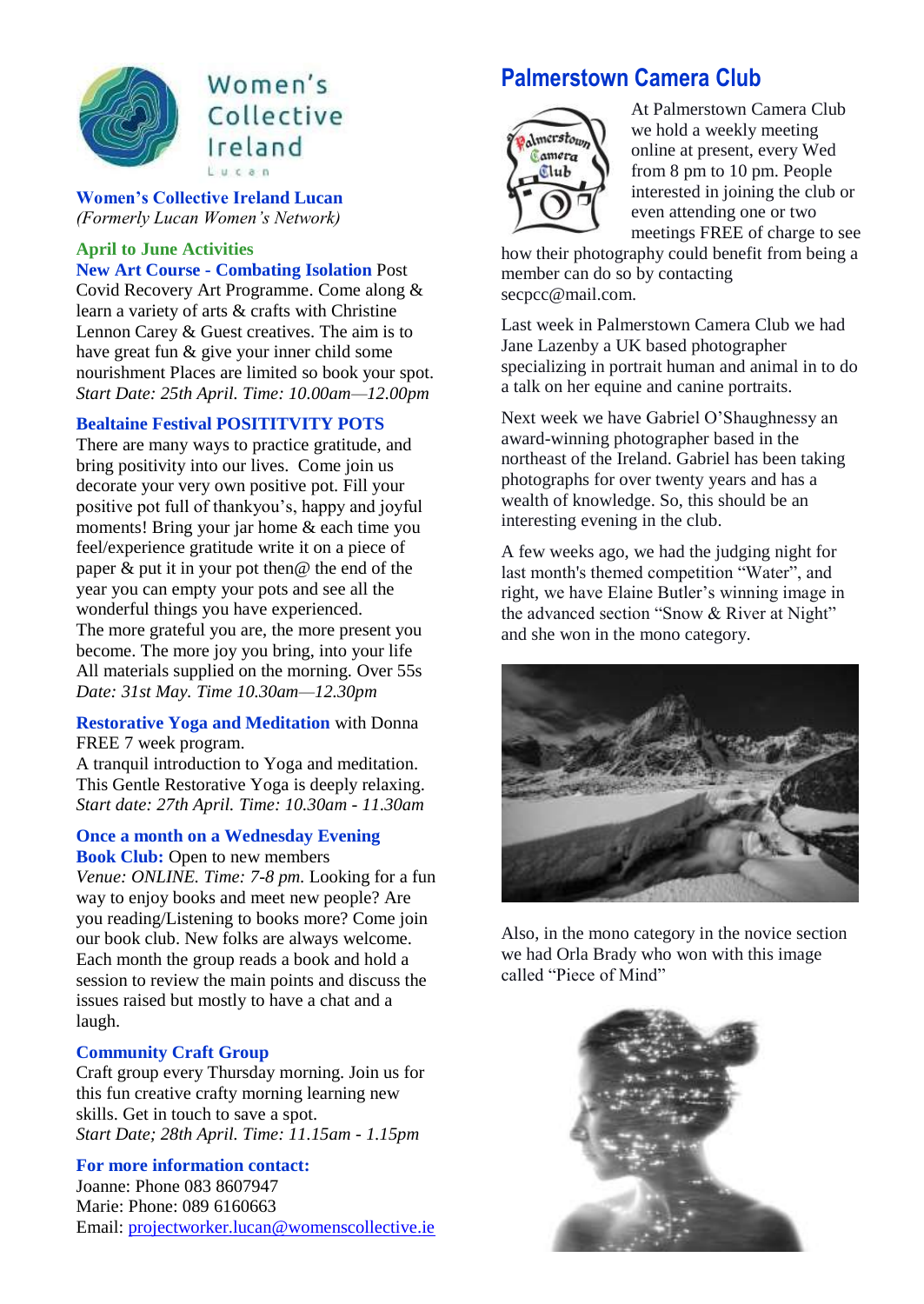

### **St. Joseph's College**

**Concern Debating:** On Thursday of this week our Concern Debaters will competed in the All-Ireland Semi Final against Mount St Michael, Rosscarbery, Co. Cork. This is a fantastic achievement to make it to the last 4 schools in Ireland in this prestigious debating competition and the group gave an excellent performance. Unfortunately they have not progressed to the final but they can be very proud of their achievements.



**Transition Year:** On Friday all of our TY students went on a Trip to Maynooth University , this visit was to enable students to see the grounds and lecture halls of a Third Level institution and to become familiar with the location and distance of our closest university. It is of general educational value to have seen the inside of a university and to experience a little of what student life is like at third level. Here are some of the group pictured sheltering from the rain under the oldest Yew Tree in Ireland on the Maynooth campus.



**Leaving Certificate:** Our Leaving Certificate Student are completing Modern Foreign languages and Irish Orals this week. Students that study Music will also complete their practicals. Good luck to all the students and teachers involved.

**Rosie's Garden & Documentary:** Great progress has been made with Rosie's Garden & Joey's Outdoor Classroom over the months of March & April. While our garden is taking shape with new additions to the flower beds and planting area, we were delighted to see the rain coming to keep everything hydrated & moist! As part of our Rosie's Garden project, we are creating a documentary to feature the life of Sr. Rosario

through the stories, memories, photographs & songs of those who knew her & taught with her. We will also document the creation of the garden and the different features in it. We were delighted this month to have many familiar faces and friends of St. Joseph's return to the school to be filmed for it. The stories & memories of Sr. Rosario and the features of the garden are an important link to the past while reminding us of the benefits of nature and being in the outdoors, of supporting one another and keeping alive the story of those who came together in 1955, where it all began!

We were delighted to raise over  $\epsilon$ 12,000 for Joey's Outdoor Classroom & Rosie's Garden in our recent fundraising school walk. A huge thank you to all our students, parents, staff, Parents' Association & wider community who supported us through the GoFundMe Page, student sponsorship cards and donations.



*Filming with teacher Pat Rochford*



*Catherine & Kevin O'Loughlin of Lucan Tidy Towns filming with Rosie's Garden students Aleena Saji & Isabella Carty*

**Follow Us on Twitter:** @StJosephsLucan **Instagram:** @stjosephscollegelucan **Website:** [www.stjosephslucan.com](http://www.stjosephslucan.com/)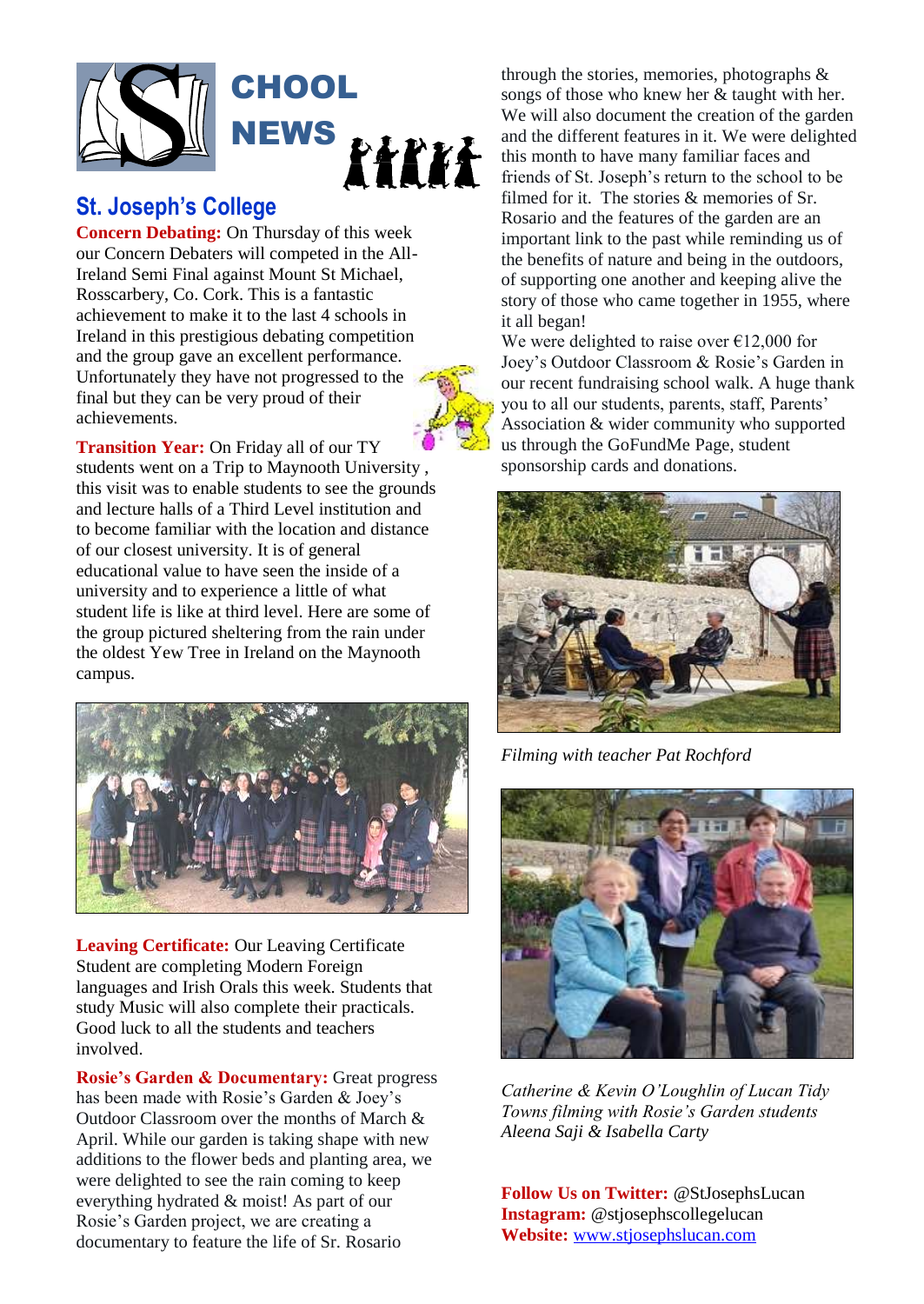### **Lucan Community College Class Freeman go on Walking Tour of Lucan**

*Report - Amy O'Sullivan*

On Thursday 31<sup>st</sup> March 2022 Class Freeman went on a Walking tour of Lucan with our Social Education Teachers Ms. Redmond and Ms. Gregory. We left school at 9.00am and headed to our first stop, King John's Bridge, beside Arthur Griffith Park. It was built in 1210 to allow the people from the village of Esker to cross the River Griffeen to Esker Church. It is said to be the oldest surviving bridge in Ireland. Next we went to the ruins of St Finian's Church Esker which is on our school crest. This church is dedicated to St Finian who had a school and monastery in Clonard. It was built in the 12<sup>th</sup> Century. Father James Mc Carten is buried there. He was murdered in 1807 on Chapel Hill in Lucan.



We then went to Esker Graveyard and had a conversation about the trams in Lucan. We found out that the first electric trams came to Lucan in 1900 from Dublin city centre. The tram was called Number 25. However, the trams ceased operation in 1925 when the company who owned them went bankrupt. We also learned that Annie Young, who is buried in Esker Graveyard, was the last person to be killed by a tram in Ireland. On our way to Lucan village we stopped outside Cannonbrook House to learn about the architect James Gandon. He is famous for designing the Four Courts and Customs House in Dublin. As we walked from here toward the Weir we passed the site of the original Lucan Community College.



At the Weir where the River Liffey was in full flow, we learned about two famous mills in Lucan that gave great employment to the people of

Lucan, Hill's Mills and Shackleton's Mills. We also found out that in the past they tried to build five bridges across the Liffey in Lucan in 1220, 1725, 1771, 1786, until the current, stable bridge in 1814.

Outside Lucan House and Demesne, now the Italian Embassy, we found out about Patrick Sarsfield who was made Earl of Lucan in 1690 and given lands around Lucan as a reward for fighting bravely for King James II. The cottage he built on this land is what we know as Lucan Demesne. When Patrick Sarsfield died his title and lands went to his niece Charlotte. She married Agmondisham Vesey and Vesey family lived in a castle on Lucan Demesne until 1772. Then in 1772 a new house was designed by architect, William Chambers and today this is the Italian Embassy. On the walls that surround Lucan house we found the famine hole, where food was given out to the poor through the hole during the famine. It is also thought to be a viewing hole where people could admire the beauty of Lucan House and Demesne.

Finally, on our way back up to the school we looked in at the first settlement in Lucan, Moat Hill mound. We found out that there was a souterrain, which is an underground passageway that was used for storage. This souterrain was excavated in 1740 and they found carved bone, a spur and other bronze, copper and stone weapons. We also found out that the Irish for Lucan is Leamhcán, this means the place of the elm trees. We all had a thoroughly enjoyable day on our walking tour and we learned a lot about our local

area. Thanks to teachers Ms. Gregory and Ms. Redmond.

**3 rd Year News:** Congratulations and well done to 3<sup>rd</sup> year students on some fantastic mock results. The experience of doing a mock exam will undoubtedly help students in their preparation for the June exam. Students can now focus on timing of questions, not leaving blanks and build on the correctors' recommendations in each subject. We recommend students use some time over the Easter holidays to study and practise exam questions, while of course, benefitting from some down time and getting some rest.

Well done to Aoibhe Fleming from class O'Riordan on her huge achievement representing Ireland in Euro qualifiers U-17 at

Tallaght Stadium recently. We are very proud of Aoibhe.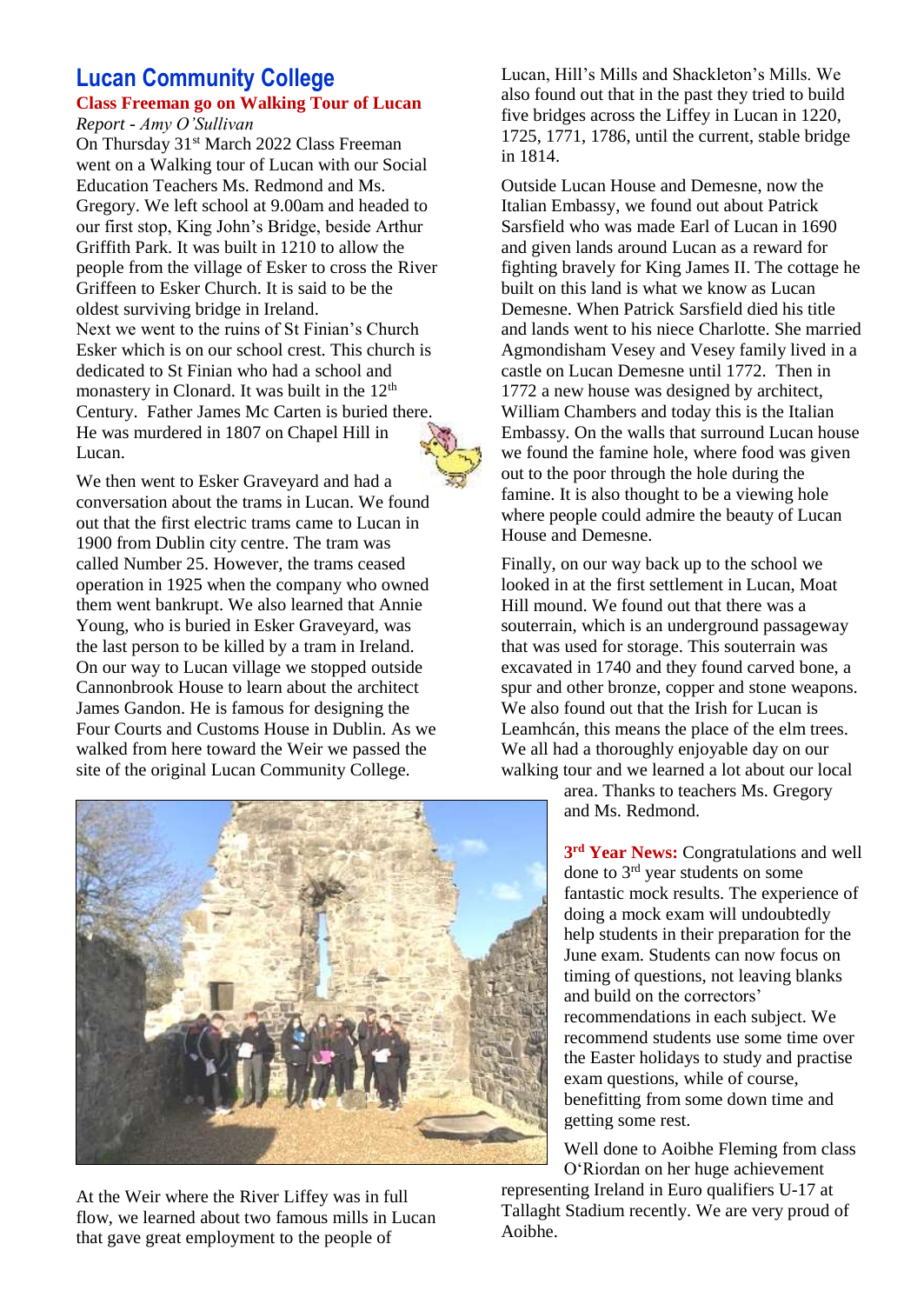# **Political Notes**

### **Cllr. Joanna Tuffy - Labour Party Lucan Electoral Area**

Phone 087 392 093, Email [jtuffy@cllrs.sdublincoco.ie](mailto:jtuffy@cllrs.sdublincoco.ie) Facebook @joannatuffylabour Twitter @joannatuffy Instagram @labouroflucan [www.labour.ie/joannatuffy](http://www.labour.ie/joannatuffy) **Lucan Village Improvements:**

I spoke and voted in favour of adopting the Village plan in its entirety because I thought a net loss of 10 parking spaces, was necessary, to make the main street safer and more accessible for children, pedestrians, cyclists, and those using wheelchairs. The works would also make the main street more attractive and community oriented and this would result in greater numbers of Lucan residents shopping, eating and drinking, and using services in the village. I was one of 15 councillors on the Council, and one of 3 local councillors, that voted against removing the road and footpath improvements from the plan. Our arguments did not win the day – the vote was 20 to 15. I will work hard to make sure that the plan that was adopted is delivered.



### **Cllr. Paul Gogarty - Independent**

"Not just at election time"

Tel: 087-2752489. E-mail: [info@paulgogarty.com](mailto:info@paulgogarty.com) **Lucan village green and parking vote:**

Thanks to Cllr O'Toole (who seconded) and colleagues who supported my amendment (taken jointly with Cllr Casserly's) to proceed with the Village Green upgrade (Weir and Demesne plans passed also) but to reject the removal of 24 parking spaces beside Lucan's busiest GP service and the only convenience store left serving 6,000 people in the village area. We definitely need workable alternatives, including a decent cycle route and potentially a one-way system, but this was the wrong plan in a pinched area that still allowed cars drive past pedestrians, 70% heading to other towns over the Liffey Bbridge.

#### **Esker Community Initiative:**

Delighted to have supported this proposal for a shared community space in the development plan, which has now reached land disposal stage with SDCC. Will continue to work with stakeholders.

## **Lucan Planning Council**

#### **Lucan part8 vote:**

Lucan Planning Council thank Cllrs for the vote retaining parking in the village. We look forward to working together with all to improve traffic flow and the aesthetics and practical usability of the Village Green.

#### **Buses:**

We received a reply from the Chief Executive of Dublin Bus, and continue to engage in putting forward practical solutions and much needed changes to the C-Spine.

*Caitríona McClean, Secretary, 086 3898327*

### **Well done!**

Well done to all the Lucan Councillors and others who voted against reducing parking spaces in Lucan Village



*Mairèad Hilliard*

### **Big Book**

### of **Alcoholics Anonymous**

#### **Every Thursday Night**

St Patrick's Church, Esker

**8.30pm – 9.30pm** Any queries Contact Colette 086 0272002

**Please note there is no charge for notices re meetings, etc.** 

# **Lucan Library Events**

#### **Exhibition**

With Easter just around the corner we are delighted to present, "**Easter traditions from Pagan to Present**" a fab exhibition for Kids and Adults alike!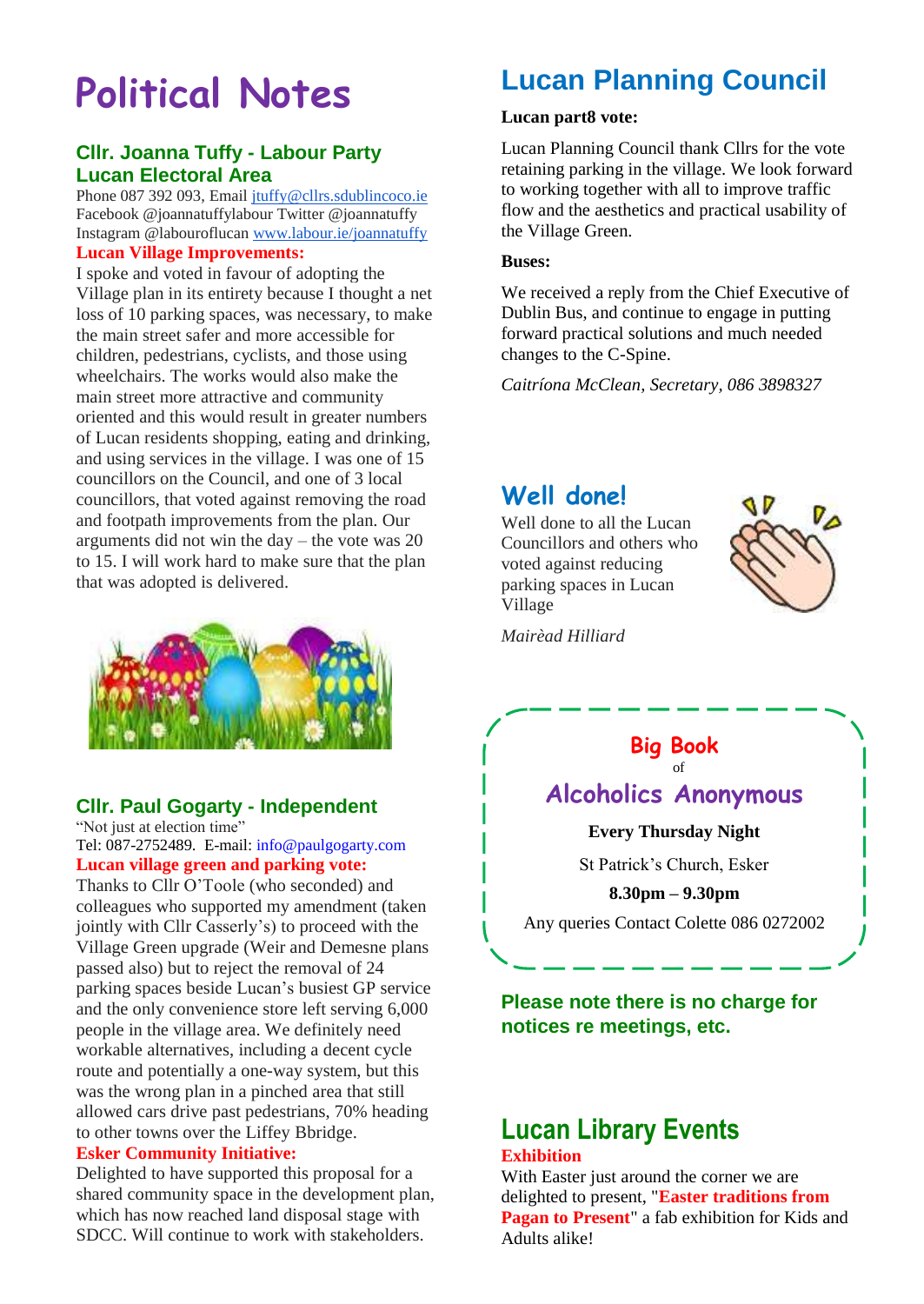

### Cumann na Sáirséalaigh Leamhcáin

**Annual Dinner Dance:** The Clubhouse looked great last night for a sold out Dinner Dance, thanks to the organising committee Mary Flannery, Josephine Donohue, Kathleen Roche, Alice White. We were delighted to acknowledge some of our dedicated volunteers, Willie & Cathy O'Neill both received the President's Award and Peter Flannery was elected to the Hall of Fame. Great Night had by all, looking forward to next year already….

**Lucan Sarsfield Golf Society:** First outing of the year is announced with a visit to Killeen Golf Club on Saturday 23rd April. Tee Time: From 13:30 Contact: Brian Mahon 0879254126 for tee time if interested. New members always welcome.



Please remember to sell you allocation of tickets for the National Club Draw, this is a great fundraiser for the

Club as all the proceeds go directly to the development of the facilities.

#### **Juvenile Section / Coiste na nÓg: U15 Div 1 Hurling Féile Semi Final, Ballinteer Saint John 0-12 Lucan Sarsfields 1 -7**

Ballinteer Community School 10/04/22 Scorers: M. O' Brien 0-2, O. Brennan 0-3, D. Colfer 0-1, K. Costello 1-0, M O' Brien 0-1 (f)

#### **U15 Div 6 hurling Féile Semi Final, St. Vincents 4-6 Lucan Sarsfields 4-5**

Scorers: J. Mills 0-1 (F), P. Murphy 0-1, F. Delaney 2-1, J. Mills 2-0, (F) C. O'Gara 0-1, D. Lester 0-1

**U15B LGF Fingallions 2-9 Lucan Sarsfields 8-**

**11:** A frantic pace against a strong Fingallians team with scores coming from nearly every attack from each team saw Lucan lead by 3pts at half time. In the second half Lucan went behind for the first time in the game and it was nail biting to say the least but the Lucan girls responded with a barrage of scores to win the game 8.11 to 2.9. Special mention to Shauna Smith for scoring a hat-trick and Rebecca Thomas who came on and scored her first point for us.

#### **U14A Lucan Sarsfields 1-15 vs Na Fianna A 1-**

**09:** The U14 A hurlers played Na Fianna A in Johnstown Park on Saturday afternoon. We'd lost the corresponding U13 fixture last year by 7 points due to a listless performance so had

targeted a better performance regardless of result this year.

Some late changes to player availability meant that the team had to be reorganised shortly before throw in with some players having to play in unfamiliar positions, such as Cian Kelly lining out at wing forward and Charlie Hughes at 14. We played against the wind in the first half but dominated the early exchanges. The defence had a good handle on the Na Fianna forwards. Liam Whelan used his pace to mop up a lot of ball in the full back line and Donncha Mac Fiaich delivered some good cross-field ball from the half back line. James Duffy at 6 and Eoin Murphy at 3 were very solid and ensured that Na Fianna's scoring opportunities from play were kept to a minimum. Henry Greene was returning from injury and took a few minutes to adjust to the pace of the game but gradually got on top in battle with his marker. James O'Neill's ever improving performances in goal are making him a really key player on this team. His puck outs were good again and he was calm and assured between the posts.

Despite being on top in terms of possession we were only 5 points up at half time (3 points to 8). However, some of those scores had been of a very high quality. In particular an over the shoulder shot from Paidi Murphy and monster long ranger from Brian Whelan. Ferdia McDonagh, Cian Kelly and Fionn Delaney got on the end of good team scores.

Na Fianna dominated the 3rd quarter of the game and we found ourselves 1 point down with less than 15 minutes to go. However, the lads responded really well and outscored Na Fianna 1- 6 to 2 points coming down the home stretch. Bill Donovan and Jack Mills out worked their markers in the middle third and we got some decent ball in to Charlie Hughes on the edge of the square. We got  $1 - 1$  (a goal and converted free) from 2 long balls to Charlie in the space of 2 minutes which swung the momentum back to us. Cathal Ryan and Harry Lloyd (who came on as a second half sub) ensured that the late Na Fianna attacks came to nothing. David Coakley played the last 15 minutes as part of his road to recovery from injury and scored a point and caught an opposition puck out. Overall it was a reasonably good, workmanlike performance against a good Na Fianna team. All the lads' skills and team-play are improving. John Dononvan's physical fitness training is also beginning to pay dividends. These guys are good at absorbing the lessons from what doesn't go well in games and they will individually and collectively have learned lots from this game.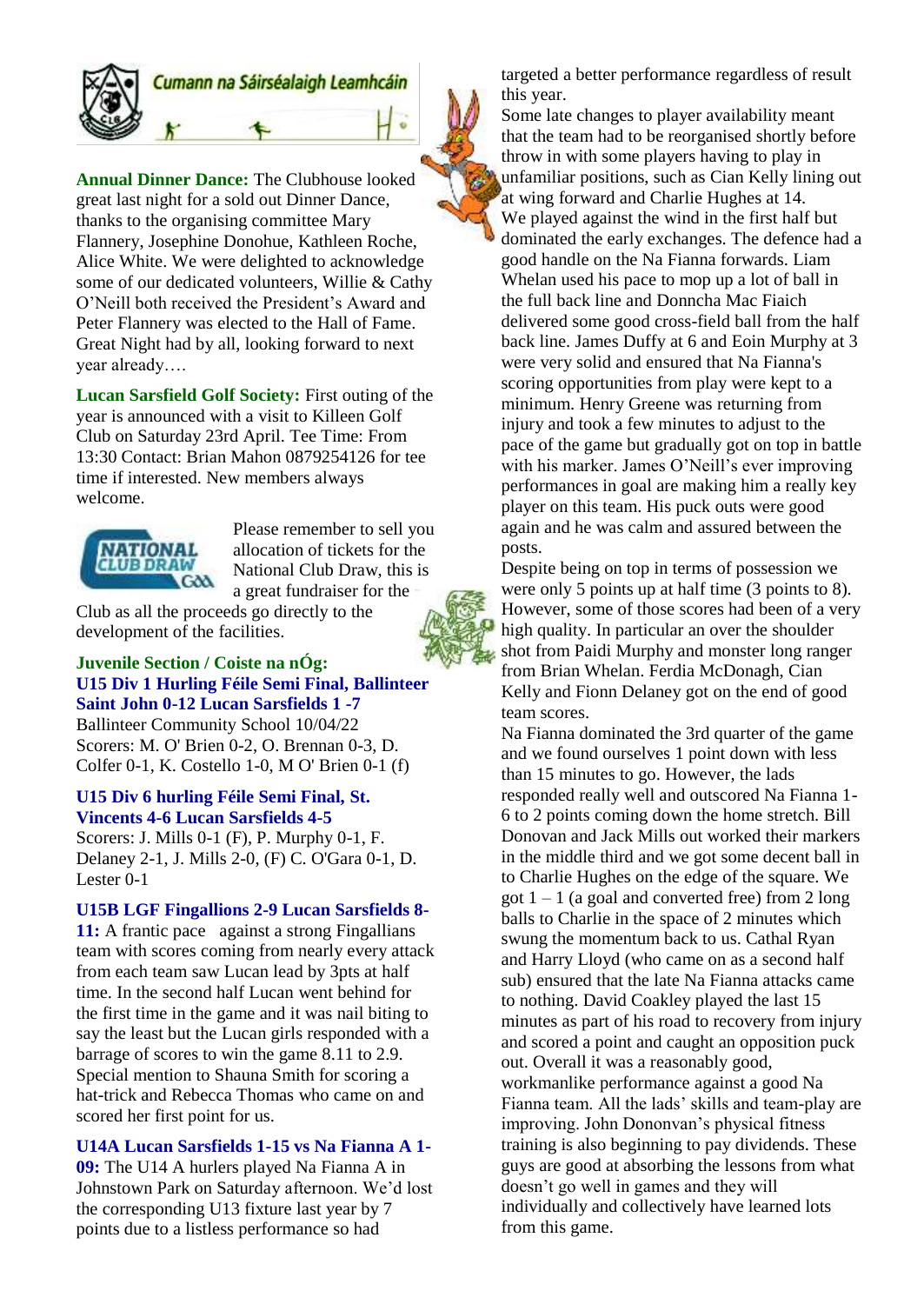#### *Continued over ……..*

*Squad:* James O' Neill, Liam Whelan, Eoin Murphy, Cathal Ryan, Henry Greene, James Duffy, Donncha Mac Fiaich, Brain Whelan (0 - 1), Bill Donovan  $(0 - 2)$ , Cian Kelly  $(0 - 1)$ , Ferdia McDonagh  $(0 - 2)$ , Jack Mills  $(0 - 6)$ , Paidi Murphy  $(0 - 1)$ , Charlie Hughes  $(1 - 0)$ , Fionn Delaney (0 - 1), David Coakley (0 - 1) and Harry Lloyd.



**U11 LGF:** AGP0 was packed on Saturday afternoon as over 80 U11 girls from Lucan and Ballinteer, played very entertaining football. It was great to hear so many positive comments from the side line and to see the girls working hard, showing off all their skills and enjoying the game. Thank you to the Lucan referees, especially those who came straight from an U10 match, who gave the girls plenty of encouragement while explaining why they had to blow the whistle. A great afternoon was had by all.



**U11 Camogie:** A big thank you to Dermot and the girls from the senior camogie team who took time out after their win to talk to and take photos with Dearbhla and Jessica from the U11 group. You made their day!

**U9 LGF:** Amazing performance from the under 9's football team, away to Erin's Isle Sunday Morning. Some amazing scores and skills on show. Well played girls!

#### **Other Results:**

**Go Ahead Senior 1 Cup** - St. Jude's 1-5 v Lucan Sarsfields Senior Camogie 1-12.

**AHL1** Ballyboden SE 1-19 Lucan Sarsfields 1- 18.

**AHL5** Naomh Fionnbarra 2-13. Lucan Sarsfields 1-19.

**AHL10** Garda 1-5 Lucan Sarsfields 4-14. **LGF 2** Lucan Sarsfields 2-07 Templeogue Synge

St 4-08. **Club Lotto:** Last week's Lotto Prize of €9,800 was not won. The Numbers were **15, 17, 20, 22**. **Lucky Dip Prizes** go to Carl Masterson, Maeve,

Tommy & Liam Mulhall, Laura Fox & Colm Keenan.

**Next week's Easter Lotto** will be for a jackpot of  $€10,200$  and will include a draw for 5 easter eggs.. The draw is sponsored by Henley Forklift Group and will be led by Mary Flannery.

*Tá €10,200 sa phota óir don tseachtain seo chugainn agus is é urraitheoir na seachtaine: Beidh sé beo ón Na Sárséalaigh Leamhcáin, an leathanach Facebook.*

*Déan cinnte go bhfuil d'iontráil curtha isteach agaibh roimh 6 i.n. oíche an chrannchuir, chun í a chur san áireamh sa chrannchur na seachtaine sin.*

The draw will be held on Thursday 14th April, at 9pm and is streamed from Lucan Sarsfields Clubhouse, on our Facebook page.

Make sure your entry is



submitted before 6pm on the evening of the draw to be included in that week's

draw.

*Is féidir libh ticéadaí a cheannacht ar líne leis an nasc seo:*

Tickets can be purchased online at the following link:

<http://bit.ly/LucanSarsfieldsClubLotto,>

*Go raibh míle maith agaibh as ucht tacú le Na Sárséalaigh Leamhcáin* Thank You for supporting **Lucan Sarsfields GAA Club.**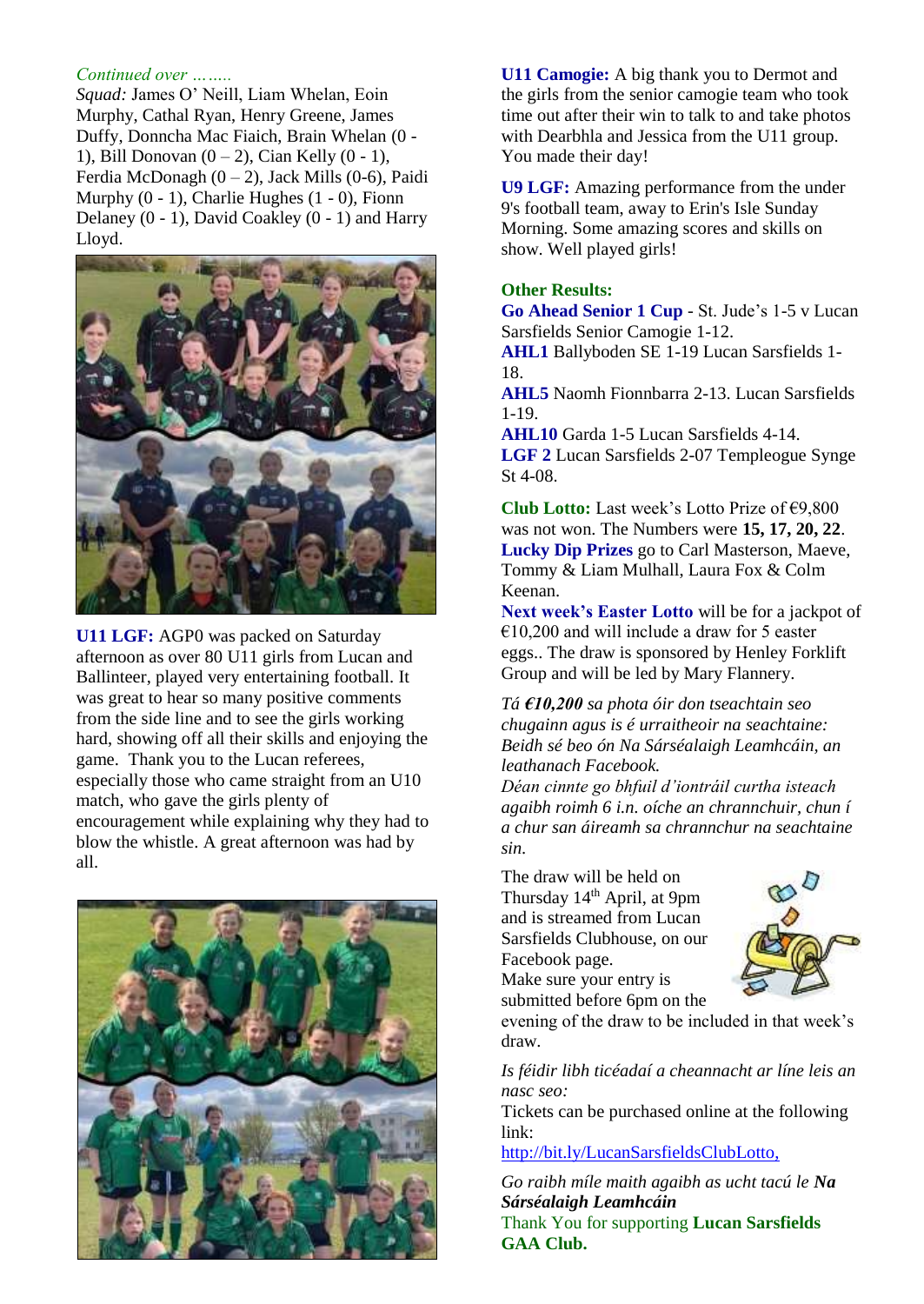

### **Na Gaeil Óga CLG**

Fáilte chuig an Nuachtlitir is déanaí ó Na Gaeil Óga, áit a bhfaighidh tú an teolas is déanaí faoi gach rud atá ag tarlú inár bpobal bríomhar.

### **Trialacha Baile Átha Cliath**

Moladh mór ag dul do Matthew Ó Dúinn & Rioghnáin Ó Briain as a bheith roghnaithe le trialacha a fháil do BhÁC. Seo an chéad uair riamh d'imreoirí ón gclub an seans seo a fháil! Bhain siad an-taitneamh as imirt le himreoirí láidre eile ó fud fad BhÁC ag na trialacha iománaíochta. Nach iontach iad mar eiseamláir d'imreoirí óga an chumainn. Go n-éirí leo san aistear atá rompu.



Well done to Matthew Ó Dúinn & Rioghnáin Ó Briain who were selected to take part in Dublin trials. They were the first players from the club to take part in county trials. They really enjoyed playing with other talented hurlers from across the county. It's great to see such talent in our club.

#### **Cailíní F13**

D'éirigh thar barr le foireann na gcailíní Faoi 13 in aghaidh Robert Emmets as baile. Bhí go leor imreoirí in easnamh de bharr Chóineartú ach le cabhair ó Shaorla, Ciara & Saoirse ón bhfoireann F11 thug na cailíní sárthaispeántas, le cúl & cúilín ó Tara Connors! Rinne Caoimhe cúpla sábháil iontacha sna cúil agus ar dheis uaithi bhí Leah & Alva an-mhaith i mbun cosanta. Irina a roghnaíodh mar laoch an chluiche agus fuair sí

tacaíocht iontach ó Eabha, a bhí suas síos na páirce le linn an chluiche ar fad! Sár-éacht déanta ag ár n-imreoirí nua Amelia, Olivia & Ava. Bhí Eve ina captaen ar an lá!

The under 13 girls had a brilliant performance against Robert Emmets at the weekend. They were missing a



few players due to confirmation but, assisted by Shaorla, Ciara & Saoirse from the under 11's, they were still able to field a strong team. Tara Connors scored a brilliant goal, Caoimhe made some terrific saves and Leah and Alva defended excellently. Irina had a fantastic game, as did Eabha who was busy all over the pitch. The new players Amelia, Olivia and Ava also made a big impact in a team that was led by their captain Eve.

### **Castletown House, Celbridge**

**Access to the house** will be available through guided tours running daily from **10am to 4pm**.

#### **Castletown's restored 18th century parklands**

are open 7 days a week and are free to explore. Free Parking available from Exit 6, M4

#### **Castletown's Treemendous Tree Trail**

Next time you visit our Parklands, why not try this family-friendly tree trail and discover some of the special trees we have here. Follow the map, learn the trees and most

importantly, have fun!

Make sure to wear appropriate shoes and clothing for the parklands and respect the code: 'leave nothing behind and take nothing but memories'

### **Biodiversity Garden**

We are thrilled to re-open our Biodiversity Restored in 2016, the Bio Diversity Garden creates a tranquil haven beside the house. It is a controlled, dog free area with a small charge to access it. Bring a picnic & relax in the beautiful surroundings of our Bio diversity garden! Listen to the music of the bees in our Speaker's corner or lay a blanket on our back lawn to enjoy some summer sun! All the while, take in our natural wood sculptures that bring our parkland wildlife to life.

### **Monthly Markets**

And of course, our monthly markets are back! All our stalls will be outdoors and in the beautiful surroundings of Castletown! Come and join us!